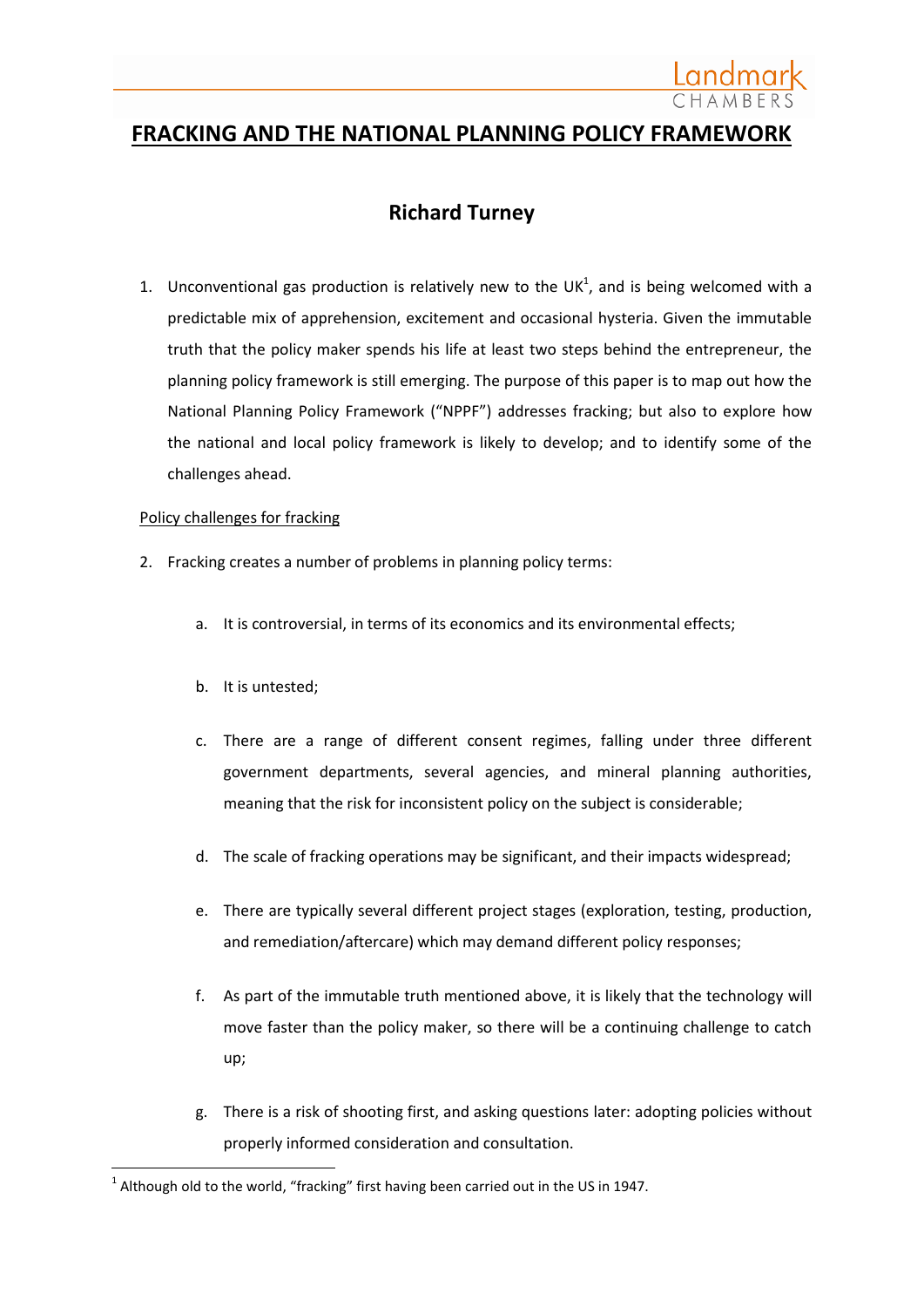

3. In that context the risk of creating a labyrinthine and internally contradictory policy regime is considerable.

### Sources of policy and their influence

- 4. It is trite law that planning applications are to be determined in accordance with the development plan unless material planning considerations indicate otherwise. In the context of fracking, that directs the decision-maker to the Minerals Local Plan (or Core Strategy) for the area concerned. However, most such plans do not address unconventional gas exploration, due to its relative novelty. Some will have policies on hydrocarbon extraction which may be relevant (albeit they may sit uncomfortably with unconventional extraction); others will have general policies which may be of relevance, such as areas of search. The development of local plans to address fracking will be considered further below.
- 5. Other material policy considerations will include the NPPF, but also other statements of government policy such as the recent Planning Practice Guidance for Onshore Oil and Gas, which falls outside the scope of this paper. Further sources of policy, in the more general sense of the word, may include the statements of various government departments (including DECC and the Treasury), generally in support of the exploration and development of the UK's shale gas resources.

#### The NPPF

- 6. Planners will now by now be generally familiar with the NPPF, which is now 18 months old. However it is worth recalling it is stated aims and purposes:
	- a. It intends to set out the government's planning policies. The intention was assumed to be that this would form a compendious statement of policy, meaning that the plethora of PPSs and PPGs, and other policy documents, could be cancelled;
	- b. It must be taken into account in the preparation of local and neighbourhood plans, and is a material consideration in planning decisions;
	- c. It seeks to explain the concept of "sustainable development". It states that the government's view of what amounts to sustainable development is set out in paragraphs 18 to 219 of the NPPF;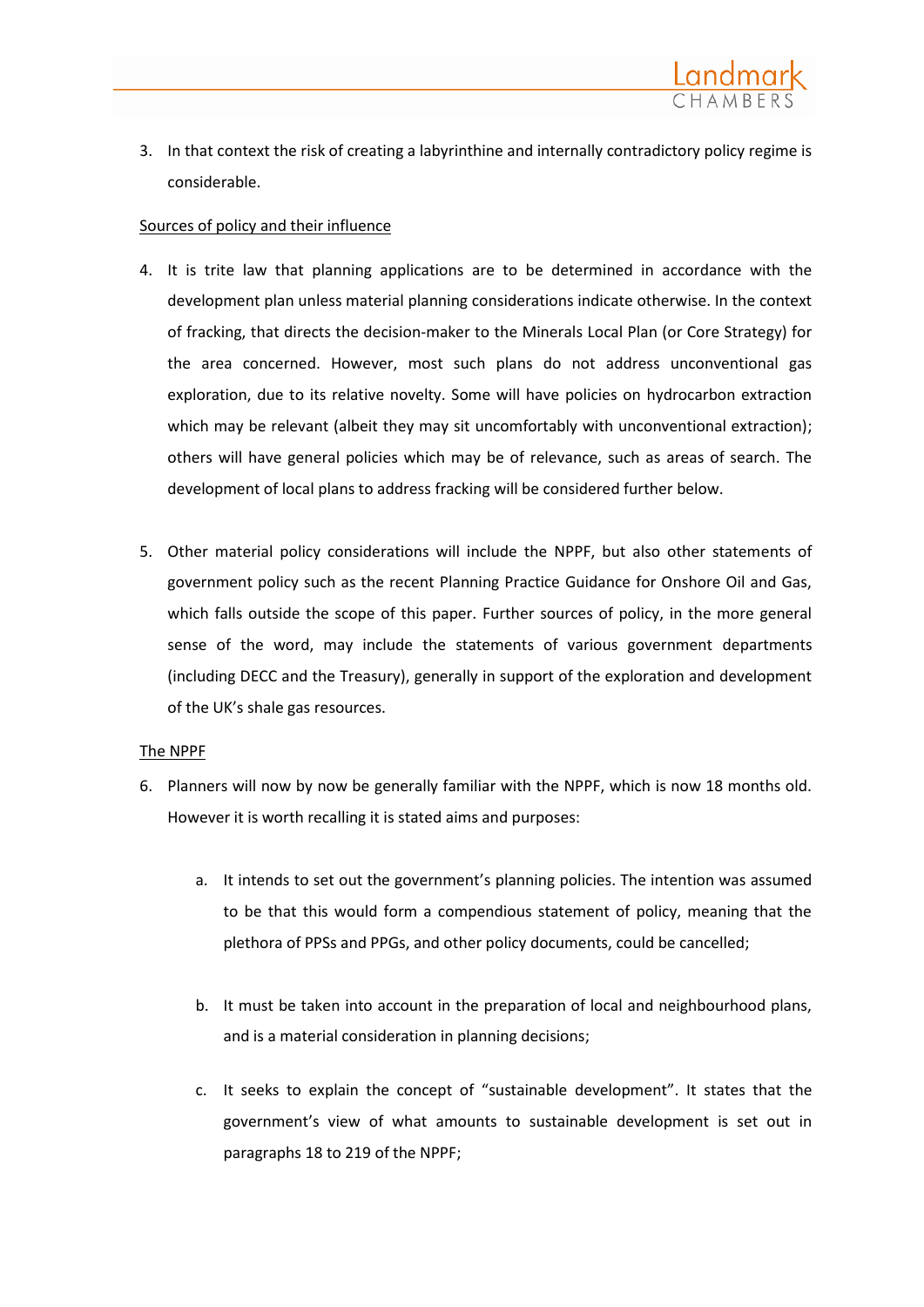- d. It establishes a "presumption in favour" of sustainable development. This means that plan-makers should "positively seek opportunities to meet the development needs of their area" and should meet objectively assessed needs unless the adverse impacts of doing so would "significantly and demonstrably outweigh the benefits" when assessed against the NPPF's policies or specific policies indicate that development should be restricted. For decision-taking it means that development which accords with the development plan should be approved without delay, and that where the development plan is "absent, silent or relevant policies are out-ofdate", granting planning permission unless the adverse impacts of doing so would "significantly and demonstrably outweigh the benefits" when assessed against the NPPF's policies or specific policies indicate that development should be restricted;
- e. It identifies 12 core planning principles which should underpin plan-making and decision-taking;
- f. It sets out policies under 13 chapter headings, including "Facilitating the sustainable use of minerals";
- g. It goes on to address plan-making and decision-taking, and to explain how the NPPF should be implemented. Importantly it says (at 215): "due weight should be given to relevant policies in existing plans according to their degree of consistency with this framework (the closer the policies in the plan to the policies in the Framework, the greater the weight that may be given)".
- 7. Thus the NPPF seeks to establish itself as competing with the statutory presumption in favour of the development plan, particularly in cases where the development plan is treated as being out of date for lack of consistency with the NPPF.

## NPPF minerals policy

- 8. Paragraphs 142 to 149 address minerals generally, and the following parts are of particular relevance to unconventional gas:
	- a. Paragraph 142 states that minerals "are essential to support sustainable economic growth and our quality of life". It emphasises the need for a "sufficient supply of material to provide the… energy… that the country needs" and that best use should be made of minerals;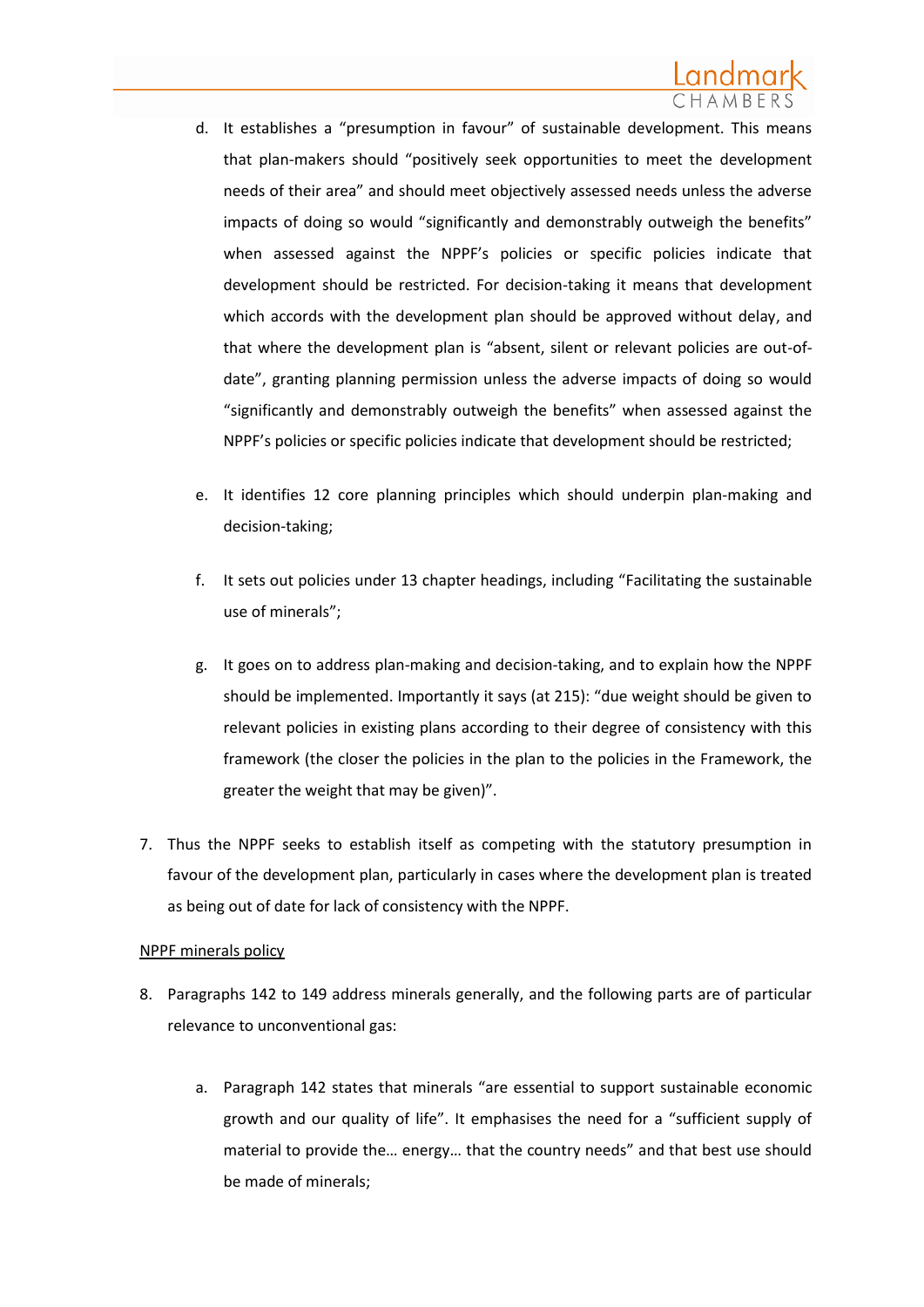

- b. Paragraph 143 addresses the preparation of local plans. They should:
	- i. "identify and include policies for extraction of mineral resource of local and national importance in their area";
	- ii. "set out environmental criteria, in line with the policies in this Framework, against which planning applications will be assessed so as to ensure that permitted operations do not have unacceptable adverse impacts on the natural and historic environment or human health, including from noise, dust, visual intrusion, traffic, tip- and quarry-slope stability, differential settlement of quarry backfill, mining subsidence, increased flood risk, impacts on the flow and quantity of surface and groundwater and migration of contamination from the site; and take into account the cumulative effects of multiple impacts from individual sites and/or a number of sites in a locality";
	- iii. "when developing noise limits, recognise that some noisy short-term activities, which may otherwise be regarded as unacceptable, are unavoidable to facilitate minerals extraction";
	- iv. "put in place policies to ensure worked land is reclaimed at the earliest opportunity, …and that high quality restoration and aftercare of mineral sites takes place, including for agriculture (safeguarding the long term potential of best and most versatile agricultural land and conserving soil resources), geodiversity, biodiversity, native woodland, the historic environment and recreation".
- c. Paragraph 144 addresses planning decision-making and states that local authorities should:
	- i. "give great weight to the benefits of the mineral extraction, including to the economy";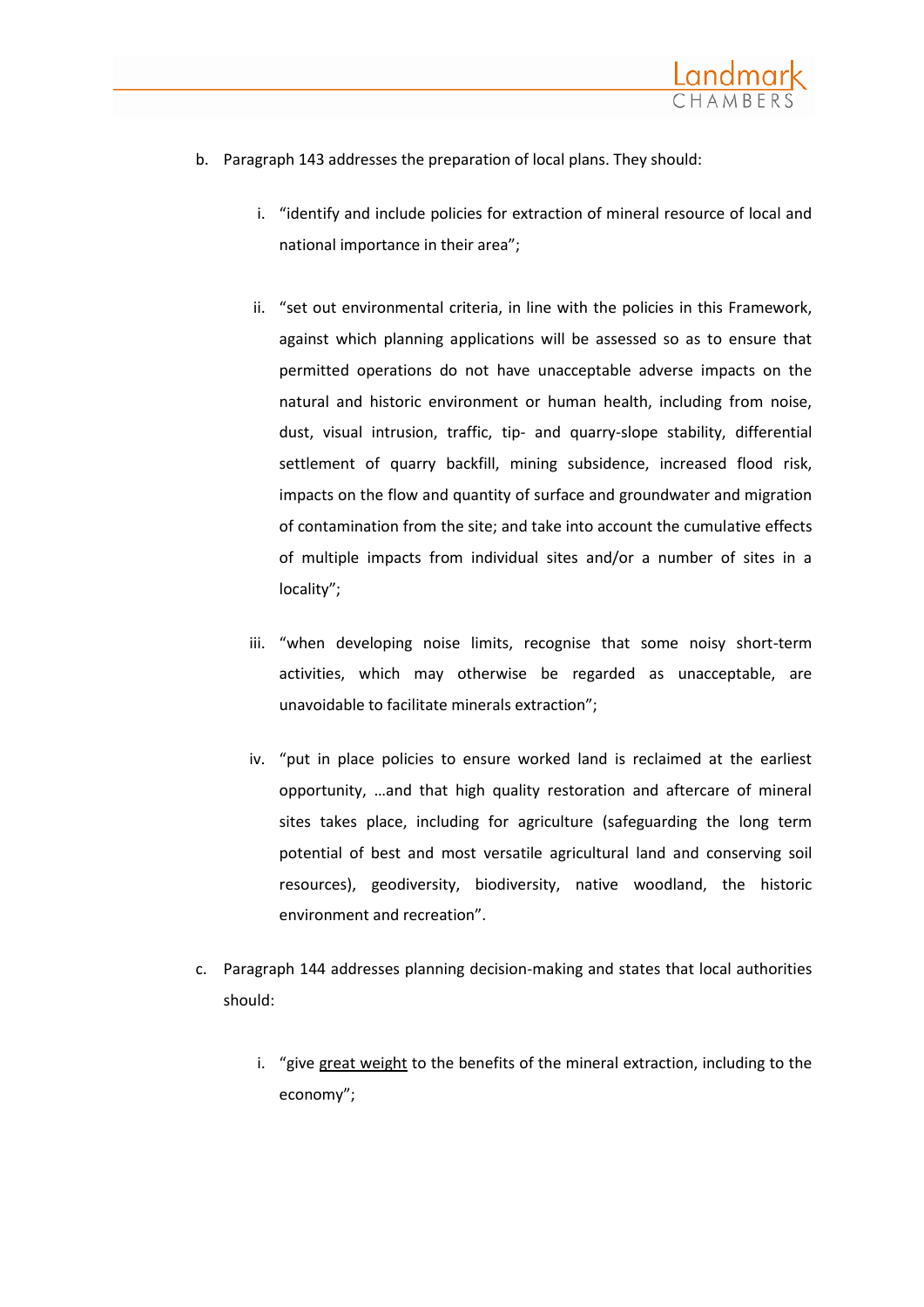- ii. "as far as is practical, provide for the maintenance of landbanks of nonenergy minerals from outside National Parks, the Broads, Areas of Outstanding Natural Beauty and World Heritage sites, Scheduled Monuments and Conservation Areas" [note the silence on "energy minerals" in this regard];
- iii. "ensure, in granting planning permission for mineral development, that there are no unacceptable adverse impacts on the natural and historic environment, human health or aviation safety, and take into account the cumulative effect of multiple impacts from individual sites and/or from a number of sites in a locality";
- iv. "ensure that any unavoidable noise, dust and particle emissions and any blasting vibrations are controlled, mitigated or removed at source, and establish appropriate noise limits for extraction in proximity to noise sensitive properties";
- v. "provide for restoration and aftercare at the earliest opportunity to be carried out to high environmental standards, through the application of appropriate conditions, where necessary. Bonds or other financial guarantees to underpin planning conditions should only be sought in exceptional circumstances".
- d. Paragraph 147 addresses energy minerals and states that planning authorities should:
	- i. "when planning for on-shore oil and gas development, including unconventional hydrocarbons, clearly distinguish between the three phases of development (exploration, appraisal and production) and address constraints on production and processing within areas that are licensed for oil and gas exploration or production";
	- ii. "encourage underground gas and carbon storage and associated infrastructure if local geological circumstances indicate its feasibility"; and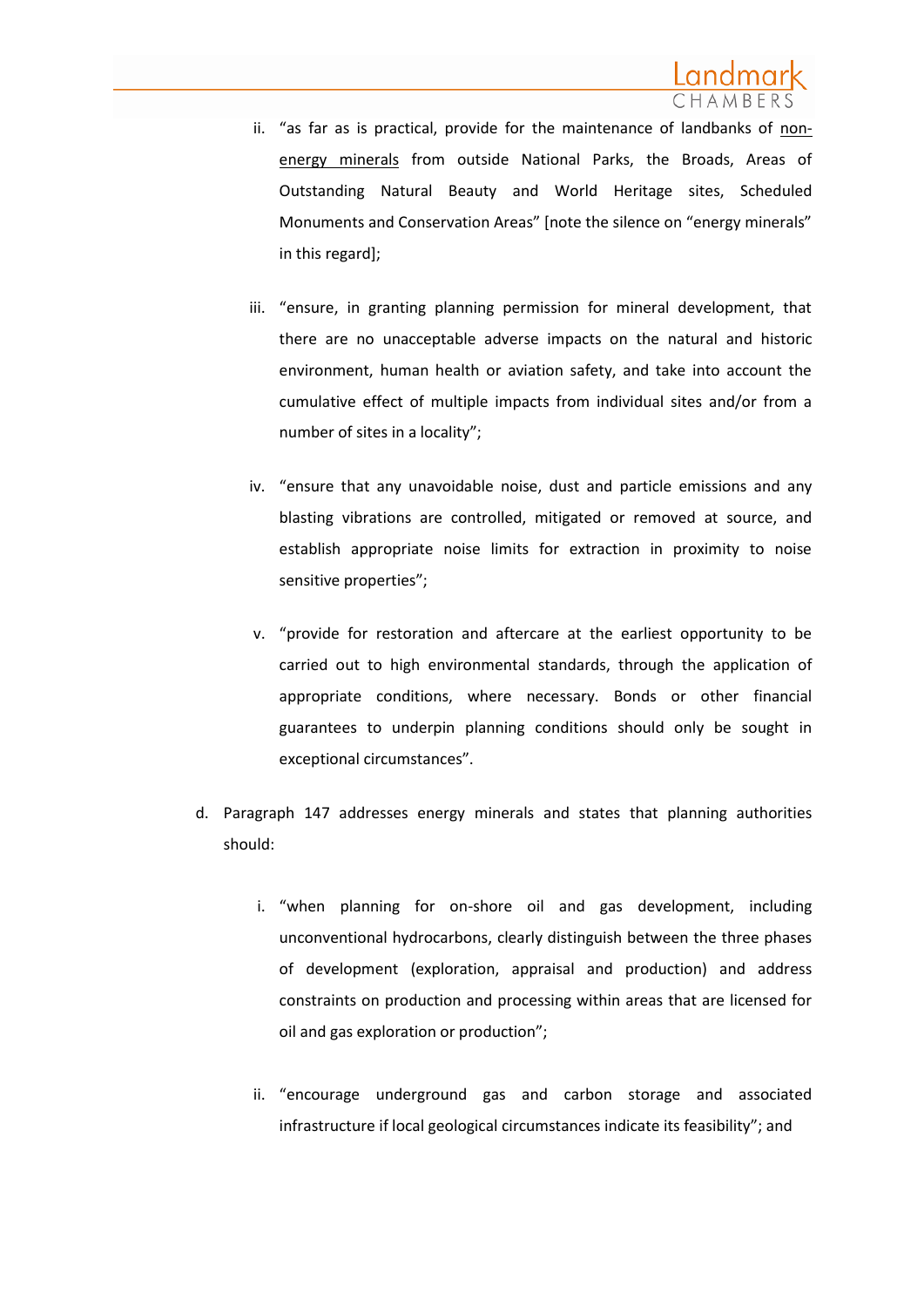

- iii. "encourage capture and use of methane from coal mines in active and abandoned coalfield areas".
- 9. A Technical Guidance document<sup>2</sup> was published with the NPPF in March 2012, addressing minerals issues. It notes in particular the issues relating to mineral extraction in close proximity to communities, and requires the developer to produce a programme of works which shows the impact on the community over the life of the development. It establishes a basis for the assessment of dust emissions. It imposes a specific noise limit for minerals extractions; a control which is absent from the NPPF for other forms of development. It addresses restoration and aftercare in some detail.
- 10. There are other policies of relevance to unconventional gas production in the NPPF. Firstly, paragraph 90 provides that mineral extraction is not inappropriate development in the Green Belt. In *Europa Oil and Gas Ltd v SSCLG* [2013] EWHC 2643 (Admin), Ouseley J held that a proposed development involving exploratory drilling for gas in Surrey was "mineral extraction" for the purposes of paragraph 90 and the Green Belt policies.
- 11. In terms of plan-making, paragraph 163 states that:

"163. Minerals planning authorities should work with other relevant organisations to use the best available information to:

● develop and maintain an understanding of the extent and location of mineral resource in their areas; and

● assess the projected demand for their use, taking full account of opportunities to use materials from secondary and other sources which could provide suitable alternatives to primary materials."

12. The "mineral resource" referred to in that policy would seem to include unconventional gas.

## Analysis of the NPPF and fracking

13. The starting point is that fracking which accords with the NPPF is sustainable development; it should be positively planned for by local authorities; and there is a presumption in favour

**<sup>.</sup>** <sup>2</sup> [https://www.gov.uk/government/uploads/system/uploads/attachment\\_data/file/6000/2115548.pdf](https://www.gov.uk/government/uploads/system/uploads/attachment_data/file/6000/2115548.pdf)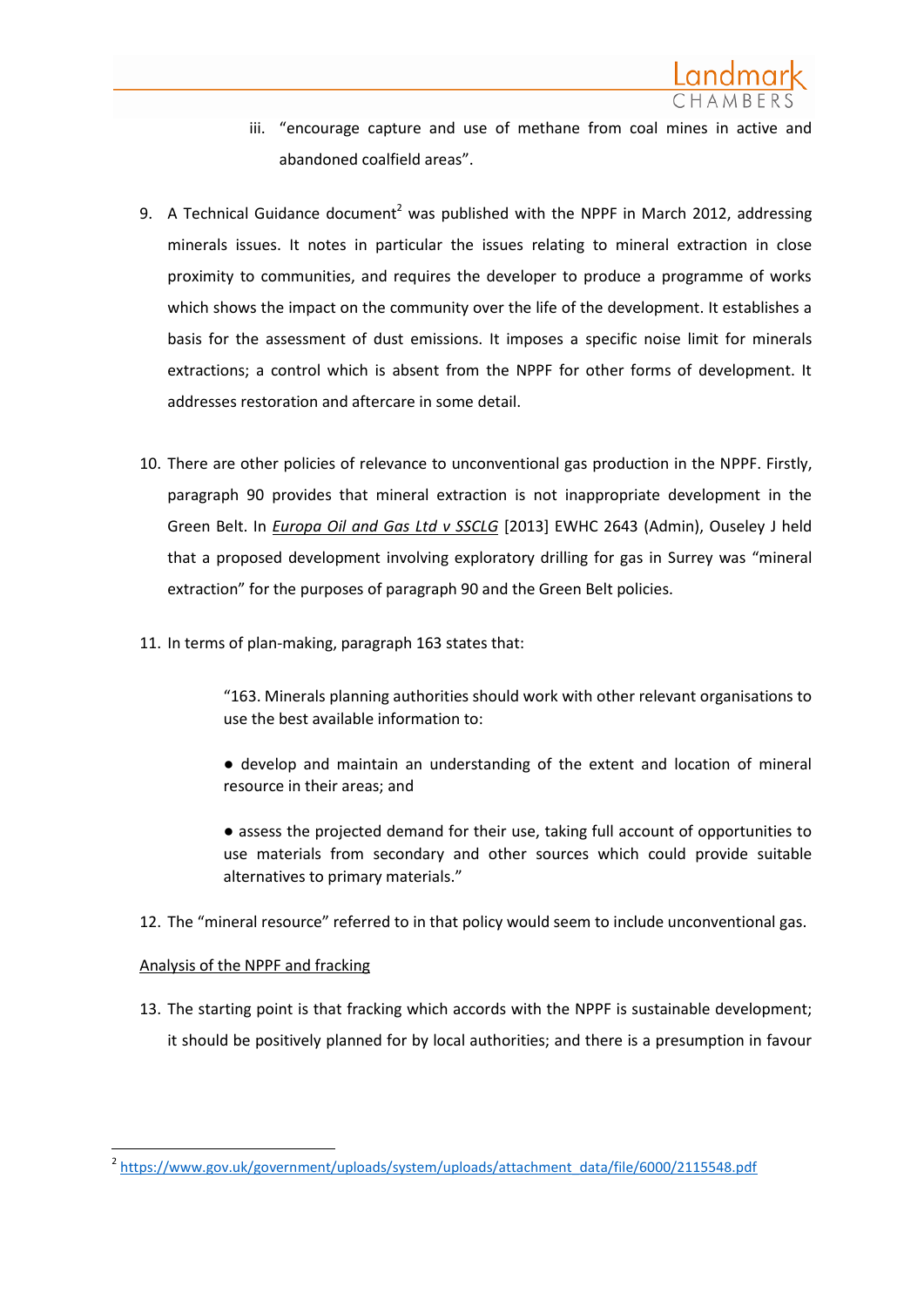

of granting planning permission for it. However, that begs the question: what is "fracking which accords with the NPPF"?<sup>3</sup>

- 14. Firstly, fracking which produces minerals which address a recognised need for energy is supported: see paragraph 142. "Great weight" should be given to the benefits, including economic benefits, of mineral extraction. It should be noted that "great weight" is also given in the NPPF to (for example) the need to conserve National Parks and AONBs, and to the conservation of designated heritage assets. This is notable because the term "great weight" in those contexts reflects statutory protections for those designations: the economic benefits of mineral extraction are seemingly given the same weight.
- 15. Secondly, policy makers must plan for such mineral extraction, and set out their policies in accordance with paragraph 143. In doing so, they must understand the extent of the potential resource, and take account of the opportunities for its use (paragraph 163). In doing so, they must work with other relevant organisations, and immediately one would expect DECC to be consulted on minerals plans to assist in identifying the scope and location of the resource.
- 16. Thirdly, fracking (as with other mineral extraction) should be subject to detailed environmental criteria, set out in the relevant local plan with reference to the Technical Guidance. If the local plan is silent, individual applications must be assessed against the Technical Guidance and against the range of environmental issues identified in paragraph 144.
- 17. Fourthly, the NPPF makes clear that a distinction needs to be drawn between exploration, appraisal and production. It might be argued that given the great weight accorded to the economic benefits of unconventional gas extraction, and the national need for such minerals, the NPPF should be treated as firmly endorsing exploration. Without such exploration, the potential for future extraction cannot be properly understood.
- 18. Fifthly, mineral planning authorities should address constraints on production within licenced areas. That means that they should plan positively for the removal of such constraints (e.g. through improvements to the highways network). Again, this demonstrates

**.** 

 $3$  Note that the recent Planning Policy Guidance says nothing about whether or when unconventional gas is "sustainable development".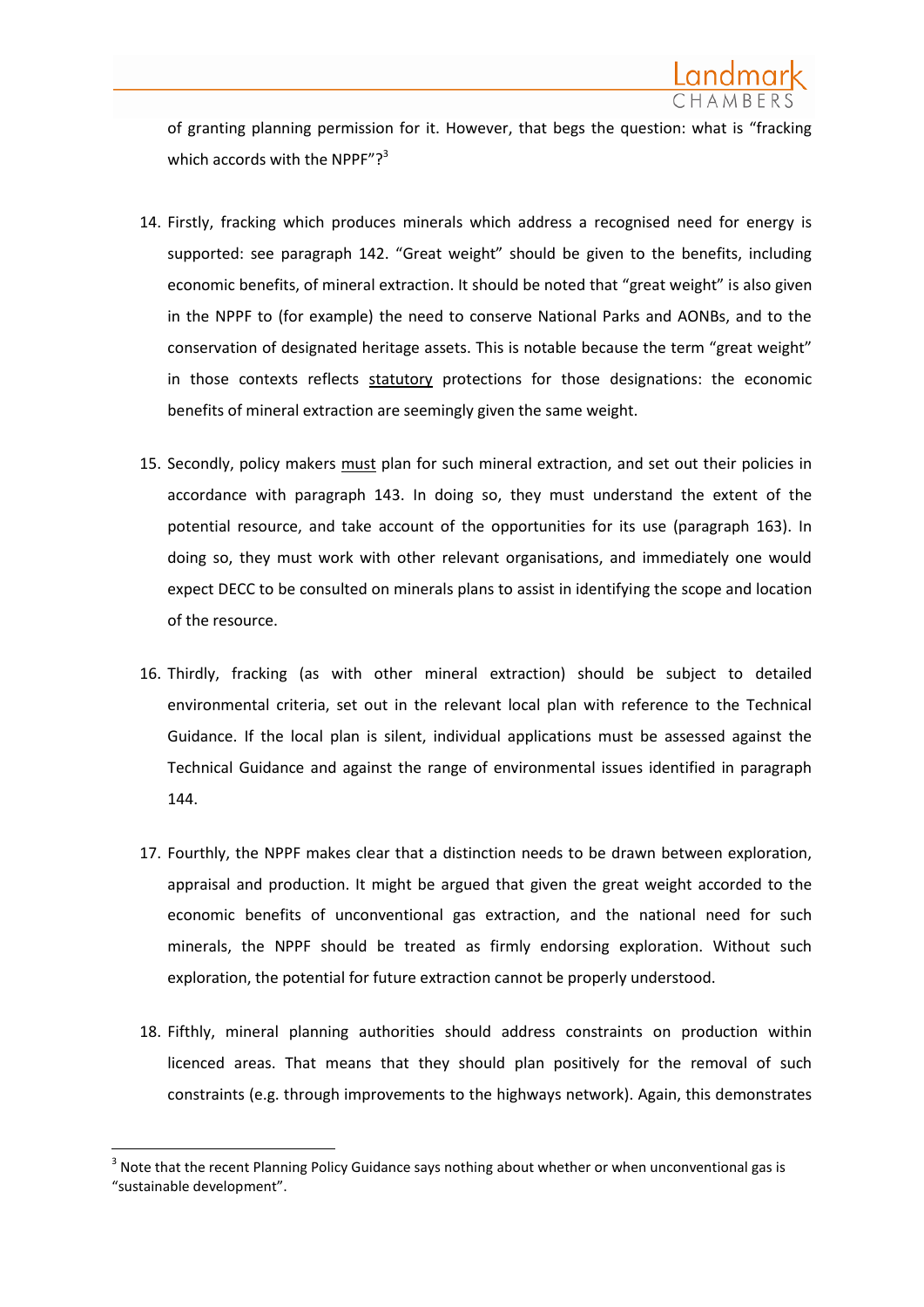

the significant influence that DECC may have over planning for unconventional gas extraction, as it is DECC which will determine the licence areas.

19. Sixthly, and most importantly, local plans which fail to address unconventional gas or impose policies which appear to be purely ones of restraint will be treated as silent or out-of-date. Through the operation of paragraphs 14 and 215, they will be accorded little weight by the Secretary of State on appeal. Thus there is a real potential for a policy vacuum outside the general policies of the NPPF.

#### Where next?

- 20. A number of developments are likely to be forthcoming which will have a significant effect on the policy framework:
	- a. Minerals planning authorities will have to develop their local plans to reflect the opportunities for fracking. The potential for such developments in their areas must be engaged with and planned for rather than simply resisted;
	- b. There will be a new round of petroleum licencing in 2014, together with a strategic environmental assessment which is likely to influence the planning policy framework in due course;
	- c. The Government is likely to establish new application procedures for fracking, which will alter the consultation requirements;
	- d. There is a potential for call-in and recovery to be used by the Secretary of State to determine such applications: note the recent changes to the criteria for renewables schemes, which were also subject to new guidance in July this year;
	- e. Similarly, certain authorities will lose the power to determine such applications over the coming months, and direct applications will be made to the Planning Inspectorate under s 62A TCPA 1990, where the authority is designated as failing;
	- f. The government has stated that it will keep under review the question of whether such schemes should be subject to the Planning Act 2008 regime. If it decides that they should, expect the early publication of a National Policy Statement recognising a national need for unconventional gas extraction.